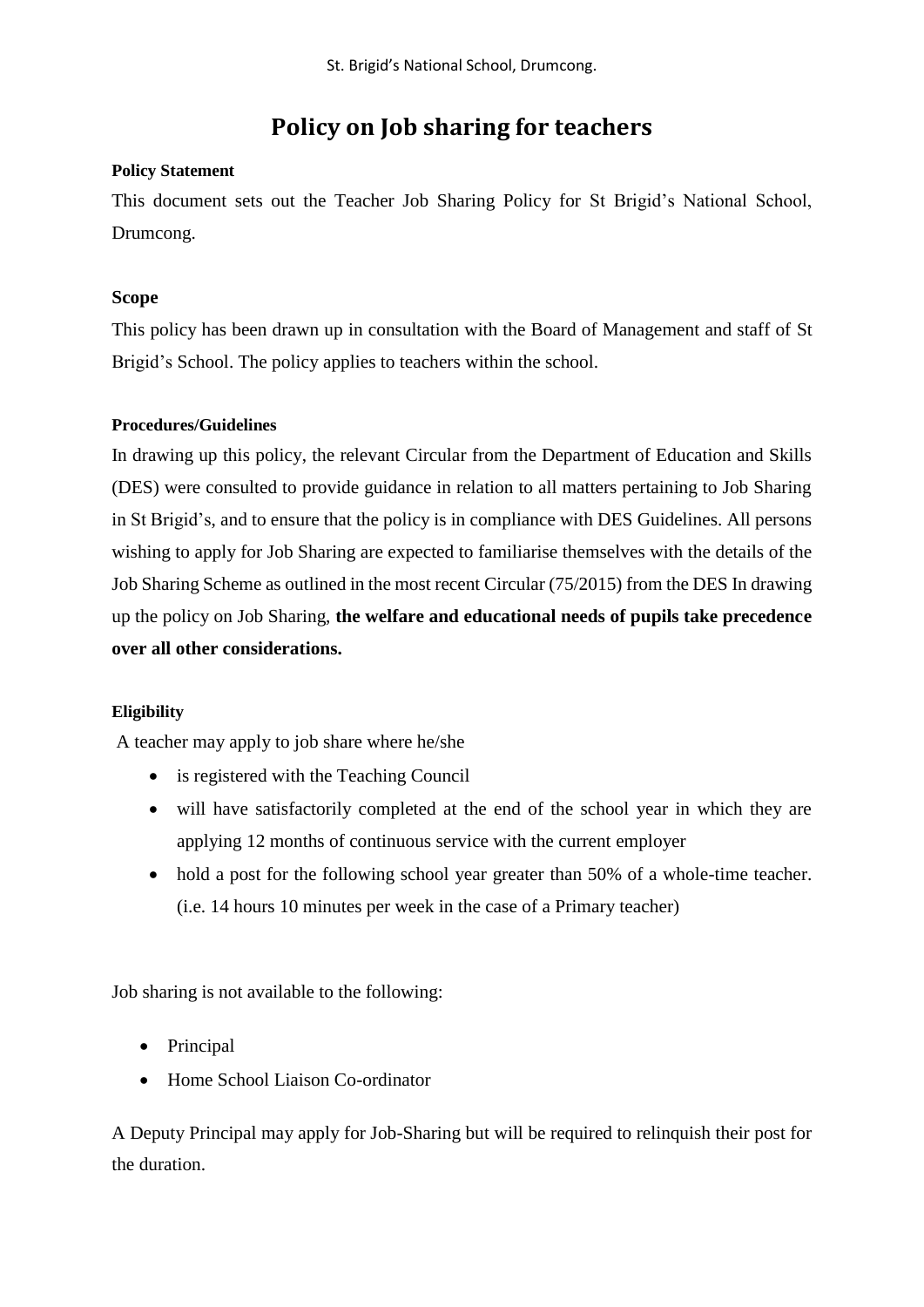Teachers who are currently on secondment or are going on secondment cannot Job Share for the duration of the secondment. However, a teacher on a career break, secondment, or other approved leave of absence may apply to resume teaching duties on a Job Sharing basis.

#### **Options for a job sharing arrangement:**

- a) Sharing a whole-time post: Two whole-time teachers in the same school apply to job share or in the case of interschool job sharing where two whole-time teachers in two different schools apply to job share.
- b) A teacher applies to job share and the employer is willing to recruit a teacher for the balance of the available hours on a specified purpose (fixed term) contract which will terminate at the end of the school year.

## **It is a matter for teachers to find colleagues with whom they may wish to enter into a jobsharing arrangement.**

## **Number of Teachers to be involved:**

The Board of Management will consider all applications on their merit and adjudicate on the matter, bearing in mind that the welfare and educational needs of pupils take precedence over all other considerations. It is decided that the maximum amount of job sharing posts allowable in St. Brigid's School at any given time will be two.

The Board of Management is under **no obligation** to approve Job Sharing arrangements and can, as it sees fit, refuse some or all applications at its absolute discretion.

#### **Duration of Job Sharing Arrangement:**

The minimum period for which a Job Sharing arrangement may occur is **one full school year**. However, the Board of Management reserves the right to review and - if deemed necessary to terminate a Job Sharing arrangement during a school year if the Board decides that the arrangement is not operating in the best interests of pupils. At the time of his/her appointment, the temporary (Fixed Purpose) replacement teacher will also be made aware that his/her appointment shall be terminated if the Board decides that a Job Sharing arrangement should be terminated in the best interests of the pupils.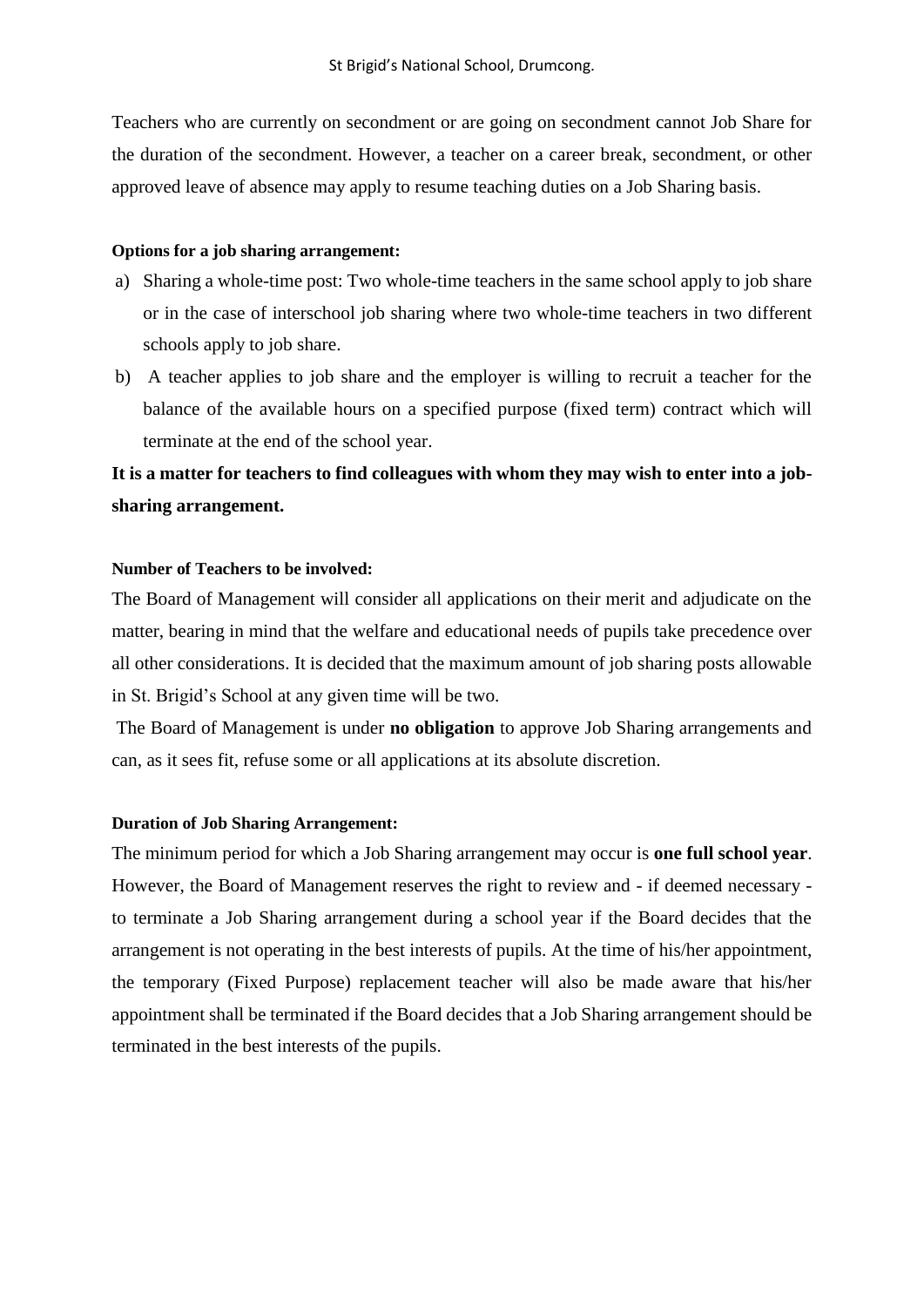## **OPERATION OF THE SCHEME**

- A teacher seeking to job share must submit the prescribed application form JS1 to the Board of Management not later than the 1st February prior to the school year in which he/she proposes to commence/continue job sharing.
- A teacher who wishes to extend his/her job sharing arrangement must apply for this extension on an annual basis
- Each application to job share shall be considered on its own merits by the Board of Management within the context of the school's policy statement. The decision of the Board shall be final.
- The Board of Management who hosts the teachers availing of the inter school jobsharing arrangement, is considered to be the employer for both job sharers for the duration of the job sharing period.
- The Board will issue a written notice of approval or refusal to job sharing application, which will set out the basis of the refusal, to the teacher by 1st March at the latest.

A **Plean Oibre** drawn up by the job sharing teachers must address in an appropriate manner the following issues:

- $\bullet$  the need for continuity
- $\bullet$  the need for planning
- the need for an agreed methodology
- an agreed approach to disciplinary matters.

It should also provide for the use of the combined talents of both teachers as well as assigning responsibility.

The Plean Oibre will comply with School Policies

The Plean Oibre will also address the need for continuity in the case of brief absences (as Job Sharing teachers cannot substitute for each other).

The Plean Oibre will also outline the availability of the teachers for relevant Staff Meetings and for relevant meetings with parents (Information Meetings, Parent/Teacher Meetings, etc.). The Principal will be centrally involved in all stages of the planning of the Job Sharing arrangement.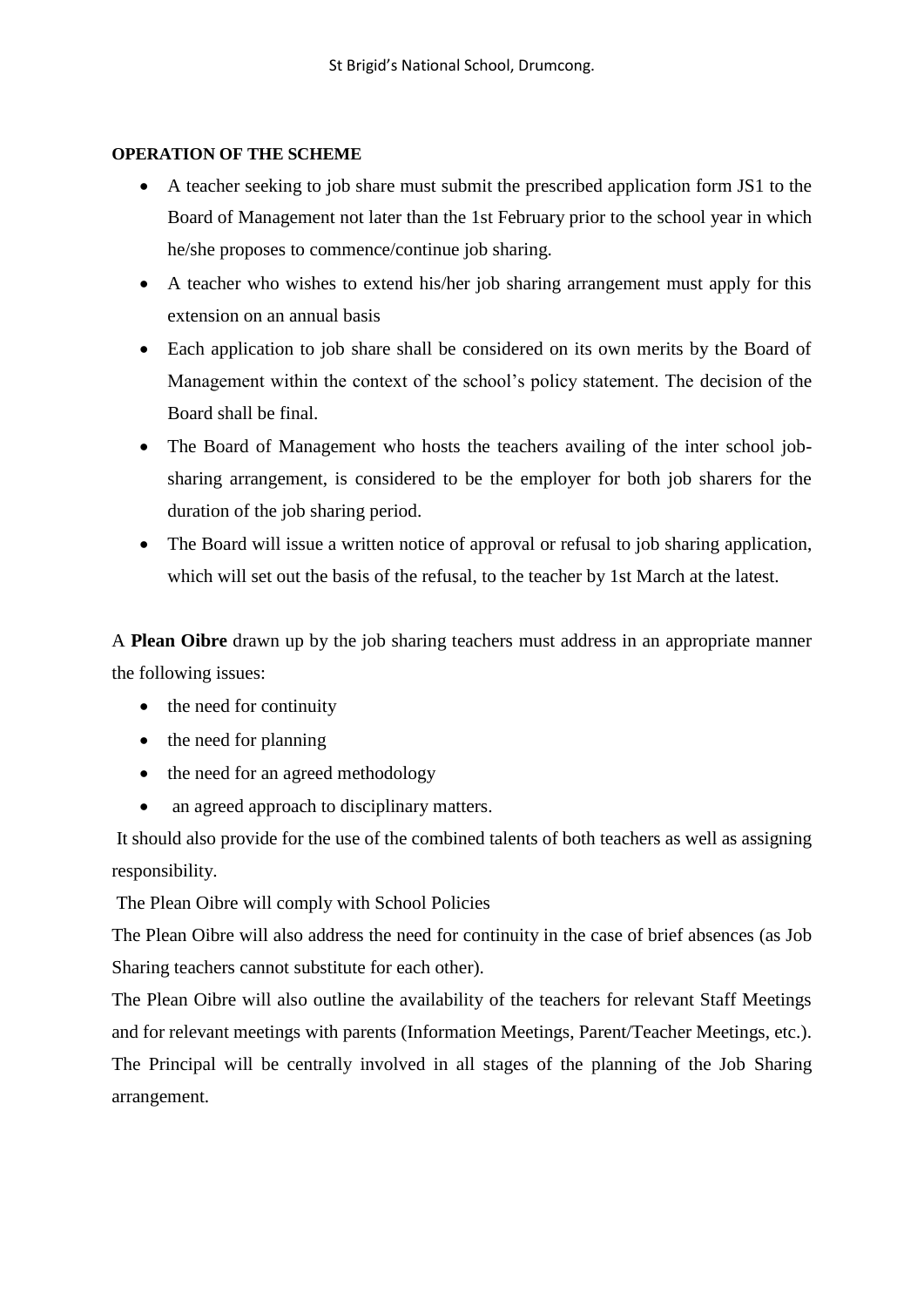#### **Hand-over arrangements between job-sharing teachers**

Both teachers will meet for a sufficient period of time after school at the end of each teaching shift to discuss and prepare the necessary handover. This meeting will take place in the classroom each Wednesday afternoon. The Principal/Deputy Principal will be available to the job-sharers at this time, if necessary**. It is the responsibility of the job-sharing teacher to convey any communications made to the staff at Croke Park Hours etc. to the other teacher.**

#### **Planning for the class of job-sharing teachers**

Job sharing teachers shall prepare together:

- A full year's work-plan in consultation with the Principal. This may be presented termly.
- A weekly/fortnightly scheme for the class.
- At the end of each month both teachers shall complete a detailed report of the curriculum taught and the progress made by the children during the month under both teachers
- Together, both teachers shall prepare an agreed weekly and daily timetable. A copy of this must be given to the Principal with a copy retained in the classroom to be made available for a substitute teacher.
- Job sharers are required to maintain a shared diary in which records of progress, behaviour issues, meetings with parents, payments of money, and all other relevant events shall be noted.
- Job Sharing Teachers are required to be available for relevant Parent/Teacher Meetings.
- Plans, profiles, record keeping files etc. should be made available for substitute teachers.
- At the end of the school year both teachers shall prepare the school reports together

As a general principle both teachers will display significant flexibility in relation to the class's participation in school events so that they shall continue to happen normally.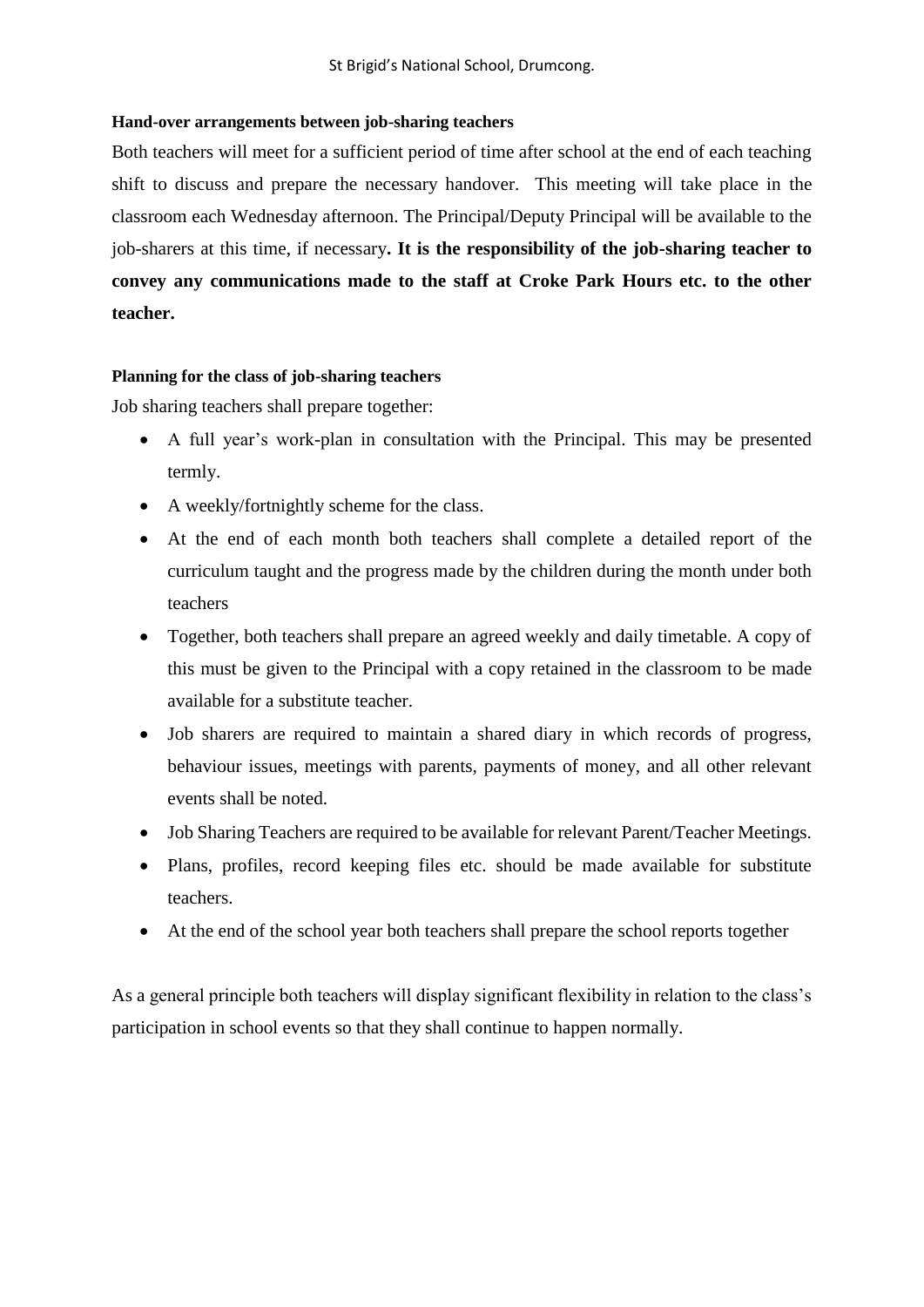#### **Class Levels/Teaching Duties:**

In deciding the Class Levels/Teaching Duties which may involve a Job Sharing Scheme, the welfare and educational needs of pupils take precedence over all other considerations.

Initially, job-sharing teachers in St Brigid's school will not teach Junior Infants or sixth class.

Special account must be taken of pupils who might be regarded as vulnerable or having special needs.

The allocation of Classes/Teaching Duties must take account of Job Sharing applications and remains the decision of the Principal.

Where possible the Principal will ensure that in mainstream settings, pupils will have job sharing arrangement, maximum twice, during their time at St Brigid's.

#### **The Time Sharing Arrangement to be adopted:**

The Board is prepared to endorse the split week options in St Brigid's school for the present.

Job-Sharing teachers have a requirement to attend for 18 additional hours under the Croke Park agreement.

#### **Parental Involvement:**

The parents of the class(es)/pupils involved with a Job Sharing Scheme will be informed at an appropriate time that their children will be taught by Job Sharing Teachers in the following school year. This will happen in Term 3 by means of a letter to parents advising them of the decision and inviting them to attend a meeting in the school to have further information/ clarification regarding the Job Sharing scheme.

Both teachers whose Job Sharing Applications have been approved by the Board are required to attend such a meeting. Both teachers will present, with the Principal teacher, an information session for parents explaining the strategy employed to manage, teach and assess the class through a job-sharing scheme.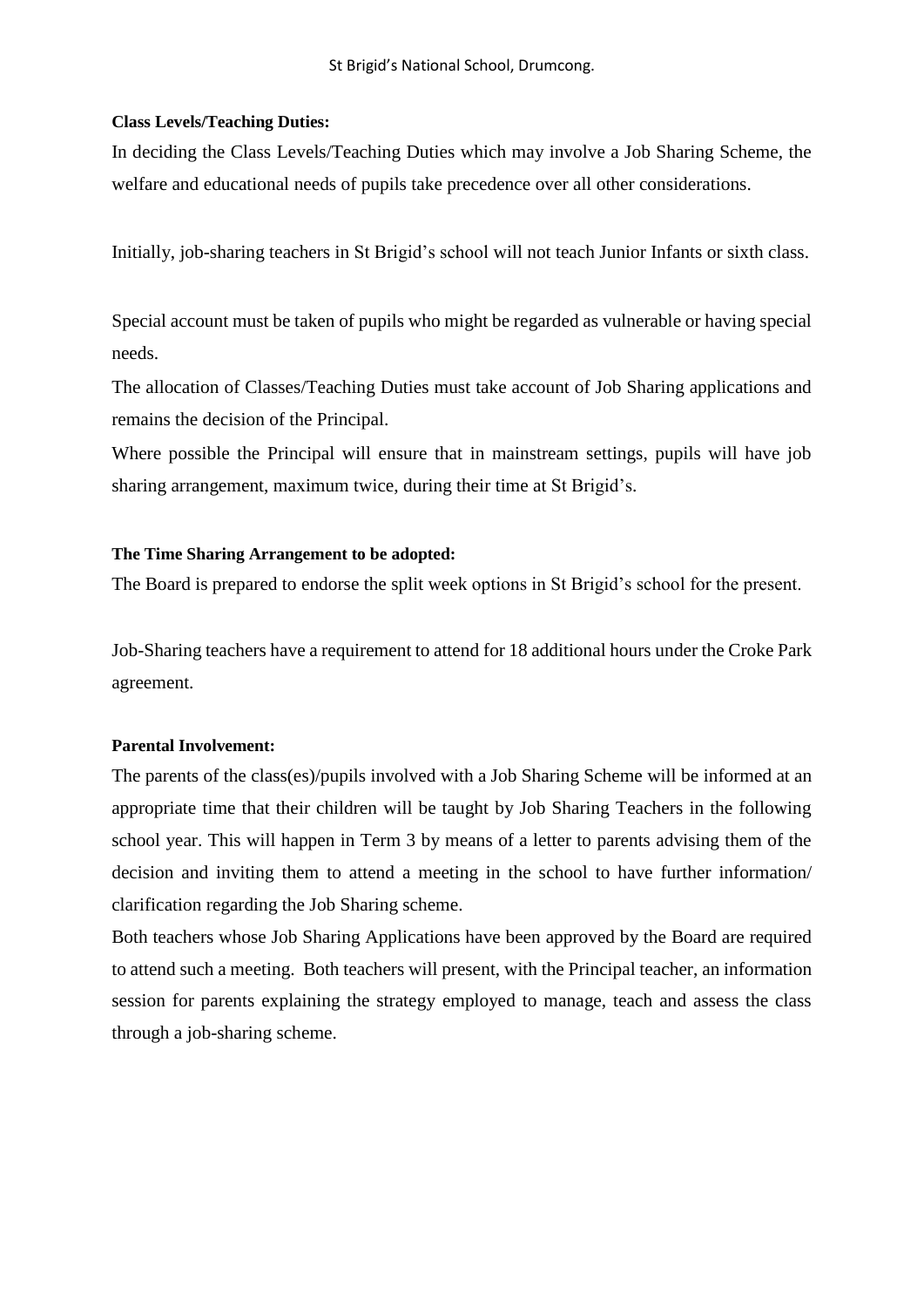#### **Resignation while job sharing**

The minimum period of a Job Sharing arrangement is one full school year. Therefore, a teacher cannot resign from a Job Sharing arrangement to return to teach full time in his/her school during the course of the school year.

A Job Sharing Teacher who wishes to resign from his/her teaching post (as opposed to resigning from their Job Sharing arrangement) will give the Board of Management (or Boards of Management where an Inter-School Job Sharing Scheme exists) notice in writing in accordance with the teachers' terms of employment. The remaining Job Sharing Teacher can seek another permanent teacher to job share with or alternatively must resume full time teaching. The temporary replacement teacher will also be made aware that his/her appointment may be terminated arising from the resignation of one of the Job Sharing Teachers.

#### **Appointing a Replacement Teacher**

Once the Board approves a Job Sharing arrangement any consequential vacancy which arises in the school will be filled in a Temporary (Fixed Purpose) capacity with a fully qualified teacher subject to the requirements of the Rules for National Schools.

An exception arises in the event that one of the Job Sharers has been placed/is due to be placed on the panel for redeployment. In this instance, he/she may defer his/her panel rights to engage in Job Sharing. However, a consequential vacancy will not arise in this case.

Job Sharing Teachers who attend In-Service Courses on days they are not due to teach shall be granted leave in lieu of such Courses or be paid at the full time rate of pay in respect of the In-Service Course Day(s).

A letter from the BOM Chairperson or Principal Teacher confirming attendance at the In-Service Course will be submitted to the Primary Payments Section of the DES.

The teacher should also notify Primary Payments Section whether s/he wishes to take a day's leavein-lieu or payment for the In-Service Course.

## **Job Sharing Teachers cannot substitute for themselves during the days leave in lieu.**

It is imperative that teachers involved in a Job Sharing Scheme limit EPV ('Course') Days due to concerns about the total number of teaching days which would be lost if Job Sharing teachers were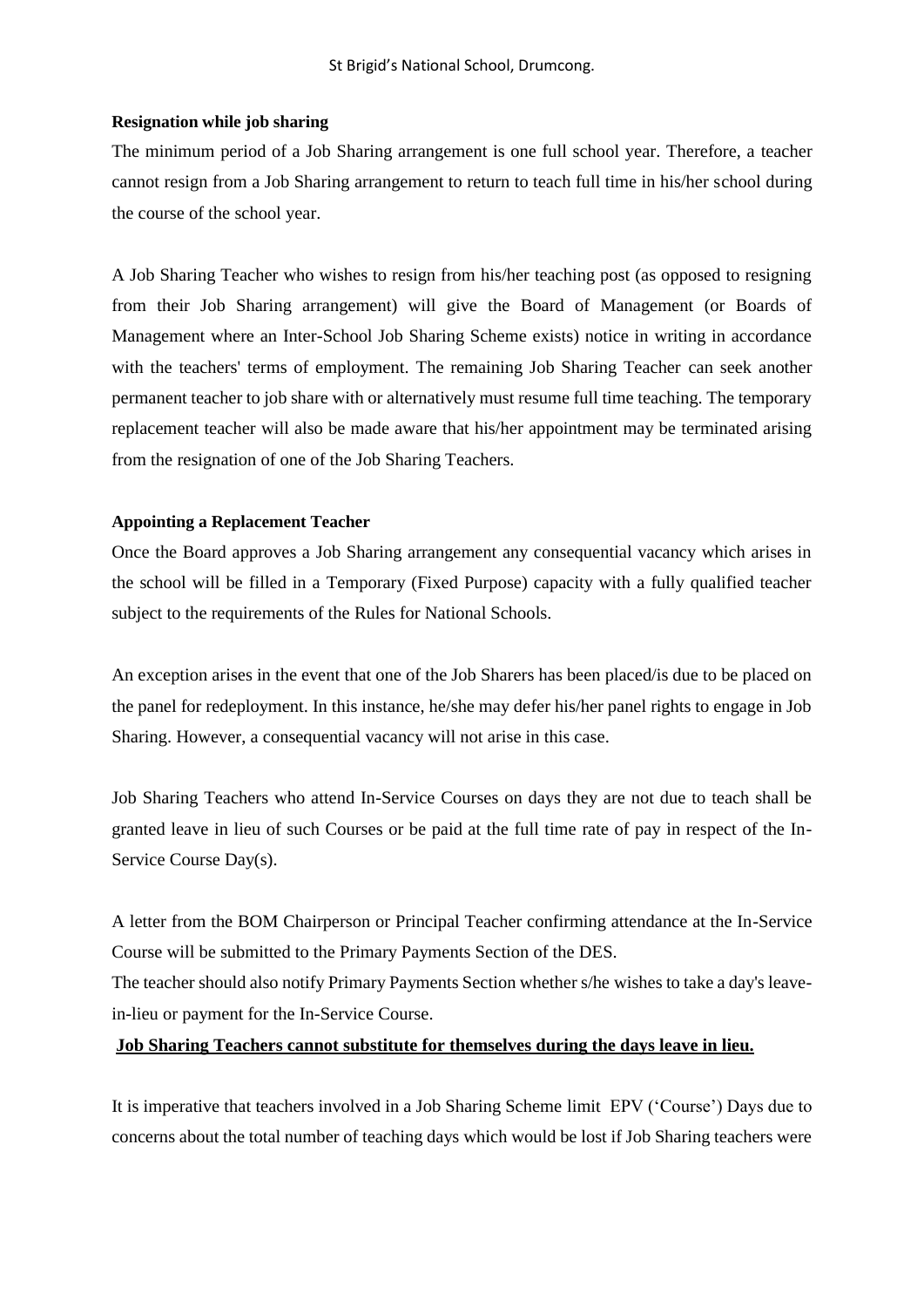to avail of six EPV days during the School Year, as well as their entitlement to 'days in lieu' in respect of Public Holidays.

#### **Supervision:**

Job Sharing Teachers shall engage in Supervision Duty with both teachers sharing one post.

#### **Posts of Responsibility**

A post - holder may be allowed to job-share.

In this case

- the Board of Management will examine the duties of the post to examine whether the duties can be carried out in full during the periods of attendance of a job-sharing special duties teacher.
- Where it is decided that the duties can be performed, the post holder will continue to perform the full duties of the post and will be paid accordingly.
- Post-holders who are job-sharing and who opt to retain the full post-holder's allowance, will attend all meetings relevant to that post-holders duties.

#### **Job Sharing in another school**

If a member of staff applies to Job Share with a teacher from another school and that post will be based in the other school, the Board of Management will consider the application as it would applications for Career Break/ Secondment/ Teacher Exchange.

#### **Evaluation and Review**

There will be ongoing evaluation of all aspects of how job sharing is operating, by the Board of Management. The Principal will report regularly to the Board of Management at their meetings.